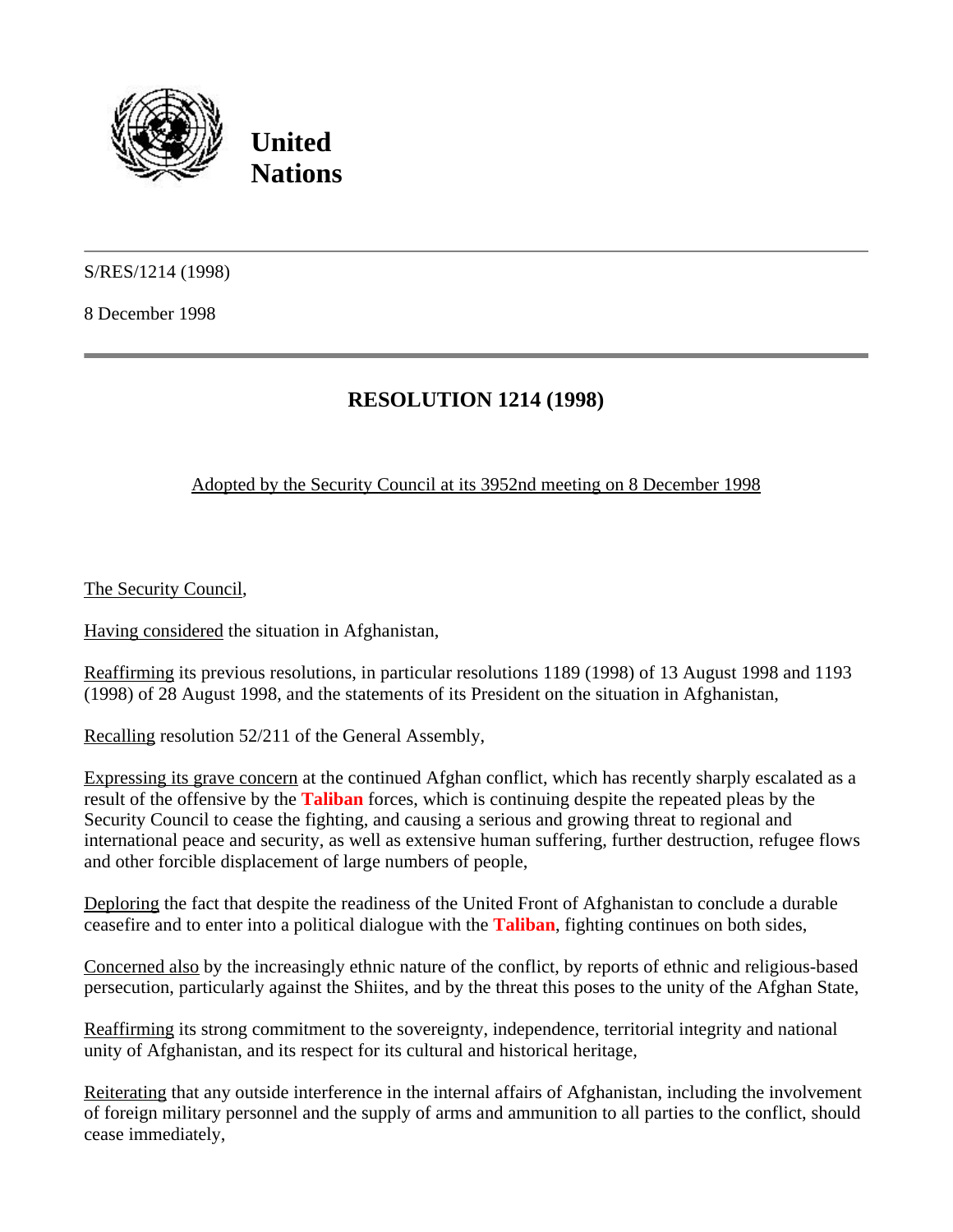Reaffirming its full support for the efforts of the United Nations, in particular the activities of the United Nations Special Mission to Afghanistan (UNSMA) and those of the Special Envoy of the Secretary-General for Afghanistan in facilitating the political process towards the goals of national reconciliation and a lasting political settlement with the participation of all parties to the conflict and all segments of Afghan society, and reiterating its position that the United Nations must continue to play its central and impartial role in international efforts towards a peaceful resolution of the Afghan conflict,

Welcoming the work of the "six plus two" group, and supporting in this regard the "points of common" understanding" (A/53/455-S/1998/913, annex) adopted at its meeting, at the level of Foreign Ministers, convened and chaired by the Secretary-General on 21 September 1998,

Deeply concerned at the serious and rapidly deteriorating humanitarian crisis in Afghanistan, deploring in this regard the measures taken by the **Taliban** which resulted in the evacuation of the United Nations humanitarian personnel from Afghanistan and underlining the urgent need for the prompt implementation of the necessary security requirements to allow their early return,

Reaffirming that all parties to the conflict are bound to comply with their obligations under international humanitarian law and in particular under the Geneva Conventions of 12 August 1949, and that persons who commit or order the commission of breaches of the Conventions are individually responsible in respect of such breaches,

Deeply disturbed by the continuing use of Afghan territory, especially areas controlled by the **Taliban**, for the sheltering and training of terrorists and the planning of terrorist acts, and reiterating that the suppression of international terrorism is essential for the maintenance of international peace and security,

Deeply disturbed also by the growing cultivation, production and trafficking of drugs in Afghanistan, especially in areas controlled by the **Taliban**,

Reiterating its deep concern at the continuing discrimination against girls and women and at other violations of human rights and of international humanitarian law in Afghanistan,

1. Demands that the **Taliban**, as well as other Afghan factions, stop fighting, conclude a ceasefire and resume negotiations without delay and preconditions under United Nations auspices, and cooperate with the aim of creating a broad-based and fully representative government, which would protect the rights of all Afghans and observe the international obligations of Afghanistan;

2. Welcomes the progress made by the Special Envoy of the Secretary-General in his efforts based on resolution 1193 (1998) and its relevant preceding resolutions to reduce tensions in the region and towards improving the human rights and humanitarian situation in Afghanistan and calls upon all concerned to implement fully the commitments they have already entered into;

3. Reiterates its very strong support and appreciation for the continuing efforts of the Special Envoy of the Secretary-General to secure the full implementation of its resolutions and demands that all parties, in particular the **Taliban**, cooperate in good faith with these efforts;

4. Reiterates its strong call on the **Taliban** to inform the United Nations without further delay about the results of the investigation into the killing of the two Afghan staff members of the World Food Programme and of the Office of the United Nations High Commissioner for Refugees in Jalalabad, and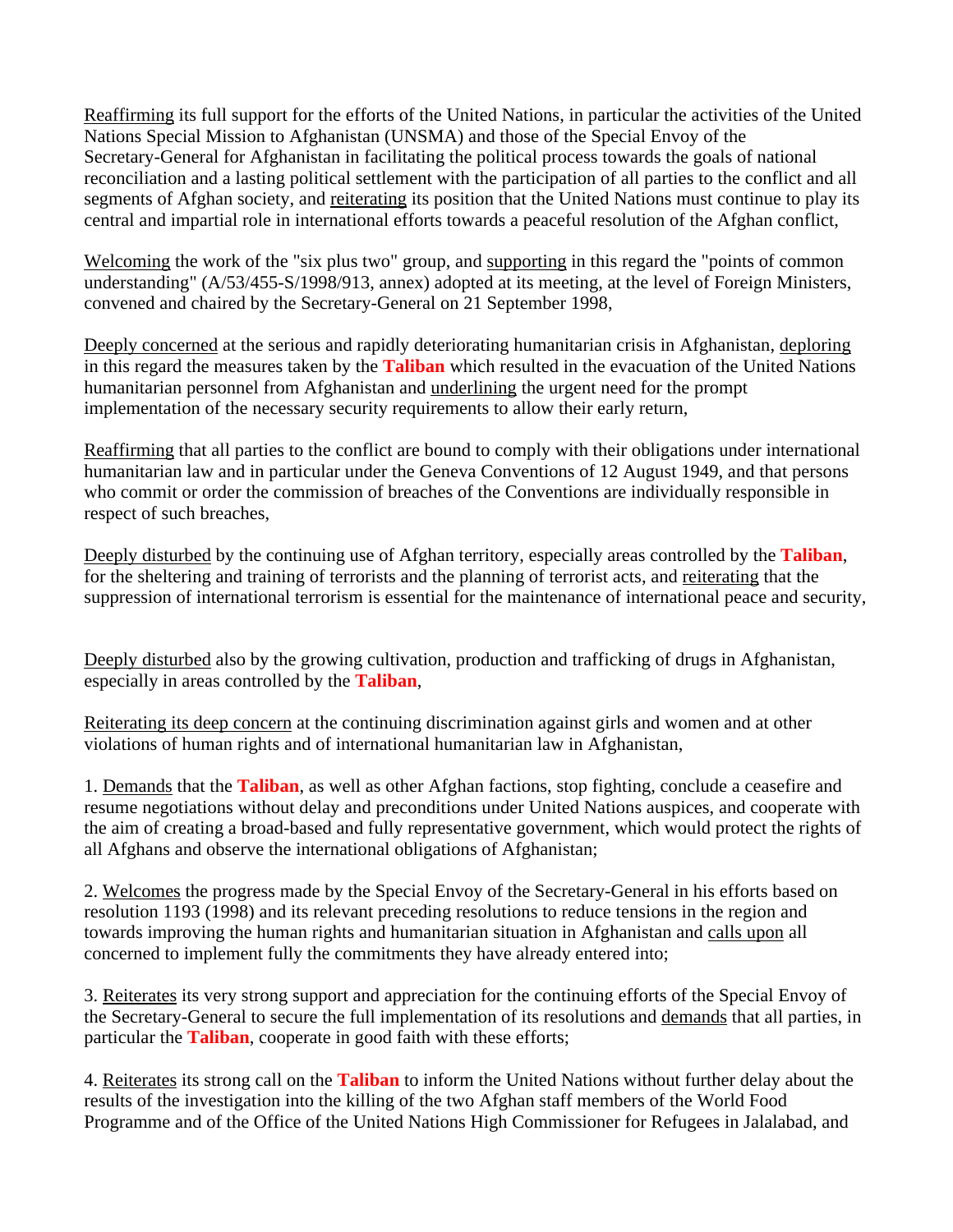the Military Adviser to UNSMA in Kabul;

5. Condemns the capture by the **Taliban** of the Consulate-General of the Islamic Republic of Iran and the murder of the Iranian diplomats and a journalist in Mazar-e-Sharif, stresses that these acts constitute flagrant violations of international law, and calls upon the **Taliban** to cooperate with the United Nations in investigating these crimes with a view to prosecuting those responsible;

6. Encourages the Secretary-General to continue his efforts to despatch a mission to Afghanistan to investigate numerous reports of grave breaches and serious violations of international humanitarian law in that country, in particular mass killings and mass graves of prisoners of war and civilians and the destruction of religious sites, and urges all parties, especially the **Taliban**, to cooperate with this mission, and in particular to assure the safety and freedom of movement of its personnel;

7. Supports the Secretary-General's proposal, as contained in his letter to the President of the Security Council of 23 November 1998 (S/1998/1139), to establish within UNSMA, without prejudice to its mandate and taking into account security conditions, a civil affairs unit with the primary objective of monitoring the situation, promoting respect for minimum humanitarian standards and deterring massive and systematic violations of human rights and humanitarian law in the future, and to send an assessment mission to Afghanistan, as soon as security conditions permit, in order to determine the exact mandate, composition and location of the civilian monitors;

8. Encourages the initiatives of the "six plus two" group to facilitate the peace process in Afghanistan;

9. Encourages further the additional support of other Member States for the peace process in Afghanistan;

10. Reiterates its call upon all States to take resolute measures to prohibit their military personnel from planning and participating in military operations in Afghanistan and immediately to end the supply of arms and ammunition to all parties to the conflict;

11. Urges all Afghan factions, and in particular the **Taliban**, to demonstrate their full commitment to the safety and security of all international and humanitarian personnel, which is a prerequisite for their activities in Afghanistan, to facilitate their work and to ensure unimpeded access and adequate conditions for the delivery of aid to all in need of it;

12. Demands that the Afghan factions put an end to discrimination against girls and women and other violations of human rights, as well as violations of international humanitarian law, and adhere to the international norms and standards in this sphere;

13. Demands also that the **Taliban** stop providing sanctuary and training for international terrorists and their organizations, and that all Afghan factions cooperate with efforts to bring indicted terrorists to justice;

14. Demands further that the **Taliban**, as well as others, halt the cultivation, production and trafficking of illegal drugs;

15. Deplores the failure of the leadership of the **Taliban**, in particular, to take measures to comply with the demands made in its previous resolutions, especially to conclude a ceasefire and to resume negotiations, and in this context expresses its readiness to consider the imposition of measures, in accordance with its responsibility under the Charter of the United Nations, with the aim of achieving the